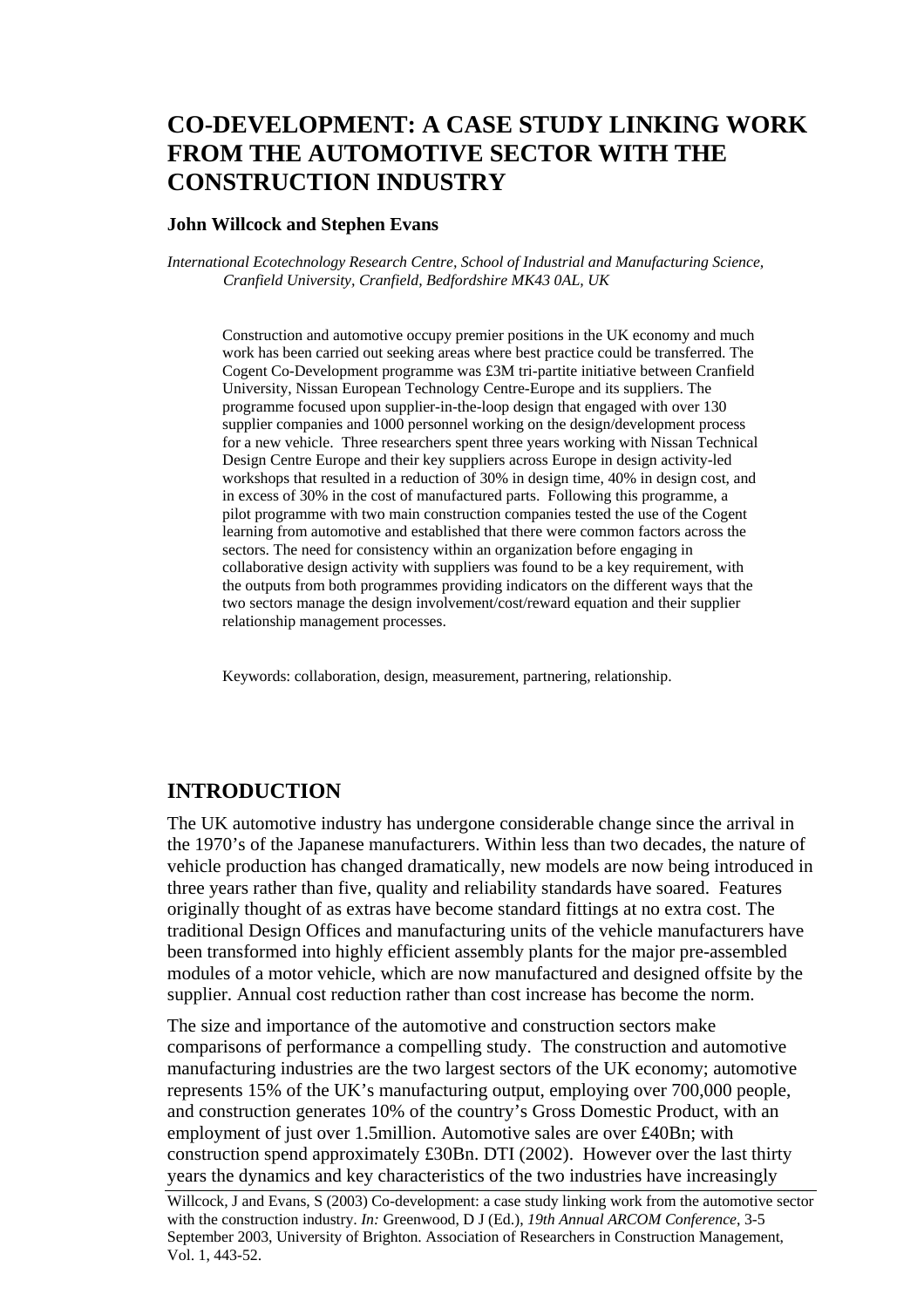diverged, one being forced to embrace change almost continually reacting to the effects of globalization, the other accepting that some change was necessary, but finding difficulty in bringing together effectively the many parties involved.

Automotive has substantially reduced its cost base over the last two decades, led by the Japanese transplant operations and their focus upon lean production techniques. Annual cost reductions are now a contractual part of supply and the internal cost reduction process embedded as a way of life throughout the whole supply chain. When the reliability, performance, running costs and added features are factored into a new car built today, comparison with a vehicle from the 80's demonstrates the dramatic improvement achieved.

A comparison of the performance of the UK construction industry with other countries indicates that the UK lags behind in performance, yet to date the numerous reports highlighting the problems (Latham, 1994, Egan, 1998 & 2002) and subsequent Government funded initiatives created to assist with a solution have, at best, had modest success. The 2002 Construction Annual Statistics show the UK to have higher unit costs than virtually all of its European partners (DTI 2002, Tables 15.4, 15.5), with the lead time on structural steelwork for example having marginally risen over the last 10 years. (Table 14.7), and building tender price inflation has averaged 4% per annum over the last 9 years.

# **THE NEED TO MOVE ON FROM LEAN PRODUCTION**

By the mid 90's lean production processes had been successfully embedded in most of the major automotive manufacturers (VM's), but the competitive pressure on the VM's had not abated. The major elements of *muda*, or waste had already been removed from automotive manufacturing processes, but Nissan Technology Centre – Europe knew that to retain their competitive edge and continue to win internal orders for new vehicle models it needed to:-

- Cut its design time by 30%,
- Cut its design cost by 40%,
- Cut the cost of manufactured parts by 30%,

The context of the need for this improvement was set against its position already as the most efficient vehicle manufacturer in Europe, and that the improvements were measured against Japanese benchmarks of performance. Nissan's pioneering efforts in supplier development and supplier relationships had already resulted in world class levels of manufacturing quality, cost and delivery but constant improvement was still an expectation of both Nissan and its suppliers.

With over 70% of the cost of a vehicle resident in the supply chain, Nissan knew that the majority of the improvement resource needed to be focused at supplier level. The research team was asked to assist with a supplier development activity, but after initial discussions and visits to key Tier  $1^1$  suppliers, who by now were responsible for the majority of the design of their product, the expected large list of improvement activities did not materialise – the companies were also working at "world class" manufacturing performance level. From this point the strategy became one of

 $\overline{a}$ 

 $1$  Tier 1 suppliers feed assemblies of components such as dashboards, interiors, axles and sub frames directly to the VM at the point of assembly using just-in-time techniques to cut inventory and reduce required storage space.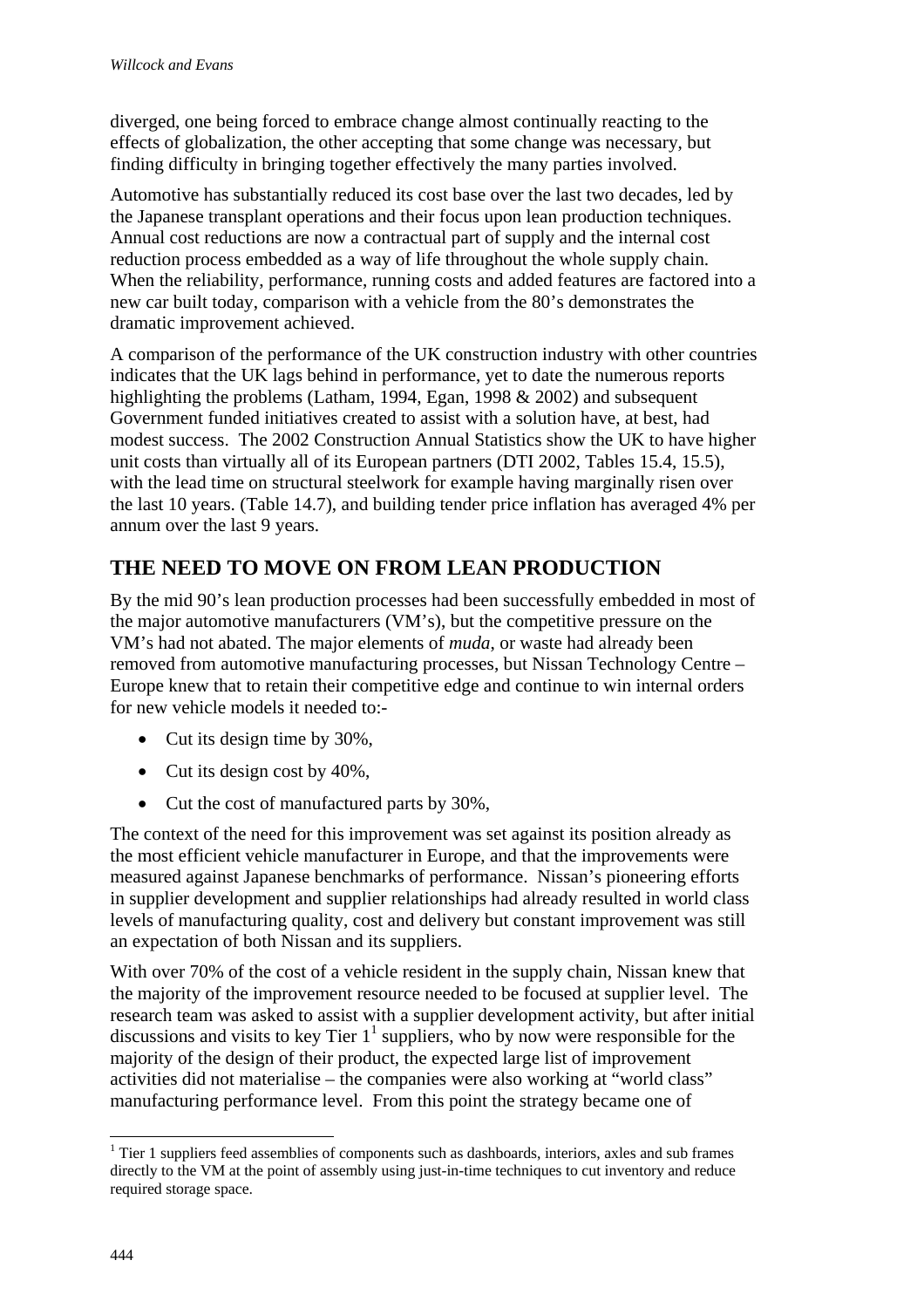building a closer working relationship between the VM and its Tier 1's to generate savings through co-development activities **within the design phase**, and over the next three years over 1000 employees from 100+ Tier 1 companies across Europe participated in Cogent workshops.

# **THE COGENT PROGRAMME**

## **The Cogent Programme Design Methodology**

Using knowledge gained from other researchers looking at Concurrent Engineering and supplier-VM interaction in product development ( Wheelwright & Clark 1992, Clark & Fujimoto 1991, Kamath & Liker 1994, Littler & Leverick 1993) a programme design emerged, based upon three principles:-

- The use workshops and a non-critical environment to increase early cooperation
- Workshop / improvement activities based around a real problem, being tackled in real time (in this case the design of the Almera replacement)
- The setting of specific challenging targets for improvement that created a need to "think of different ways of doing things".

The programme focused upon three main activity areas, which were seen as key to gaining the commitment from suppliers to participate fully in a programme with such challenging targets:-

- Aligning the design processes between VM and supplier
- Joint improvement planning activities
- Protected profit margins<sup>2</sup>

l

The initial workshop was designed for Managing Directors of key suppliers, the principal objective was to gain top management commitment, and create comfort that other companies were in a similar situation to their own. The plan was to work initially with 7 suppliers, covering all spectra of ownership (UK, Europe, USA and Japan), size (large to small) and competence (good, poor and mediocre) as scored by Nissan's existing supplier performance measurement tool<sup>3</sup> to test out the robustness of the workshop design. The whole programme consisted of 8 workshops, with workshops for groups of company technical directors and engineering directors following a similar pattern to the MD session, and then an individual company senior management workshop followed, based at the supplier site to increase openness and allow more supplier staff to participate. Where there were specific technical or project management issues to resolve, additional, specific workshops were designed and facilitated by Cranfield personnel. Each company nominated a "Cogent champion" who was the focus for the improvement activity and acted in a support capacity to team leaders in applying Cogent principles and the teamworking approach. Key additional roles for champions included the identification of areas of conflict and facilitation of their resolution and looking for process improvements, but the champion was **not** responsible for decisions or steering the direction of the improvement team(s). The tension of a "real time" programme meant that there was

 $2$  With open book accounting and target cost prices with protected profit margin both parties seek ways

of reducing costs to meet targets. Savings in excess of target are shared in pre-agreed proportions. 3

<sup>&</sup>lt;sup>3</sup> During the Cogent programme the measurement tool was re-built to improve its objectivity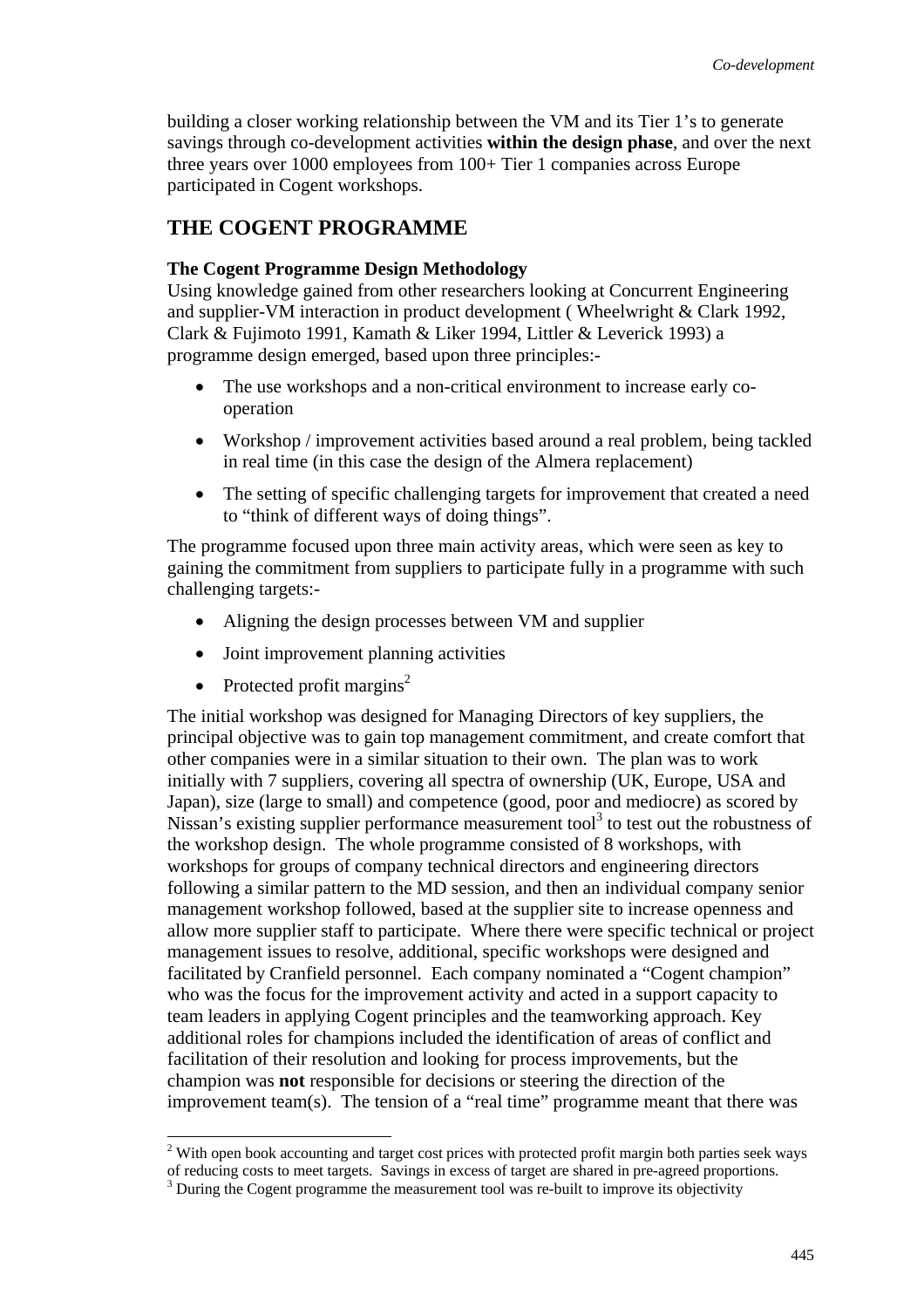total commitment by participants, which raised and maintained energy and enthusiasm levels, and the setting of targets that could not be achieved by traditional cost and time reduction techniques forced attendees to challenge conventional wisdom and seek radical answers to problems encountered.

## **Key Features and Findings from the Cogent Programme**

The workshops were based upon activities, with presentation time regulated to 20% maximum. Activities included general discussions about co-development issues, process mapping, measurement and performance analysis, and perception mapping. Each workshop sought to generate *specific improvement actions* for the participants. Identifying issues, prioritizing root cause and planning solutions were undertaken by **both** organizations, with many of the actions involving changes to the Nissan part of the development process. The concept of alignment was found to be a key factor to improving performance, both internally within an organization, and externally between two organizations working together. This area will be expanded later with the research work in construction.

The main findings were

- 1. The key implementation issue is how to align two competent organizations and processes – it is **not** about how to conduct remedial improvement of one partner or their processes.
- 2. Face-to-face communications are a necessary and effective way to create momentum and the initial step-change in co-development performance.
- 3. A robust, transparent and objective performance measurement system is an important component of a self-sustaining continuous improvement toolkit.
- 4. Suppliers are able to manage their relationships, whether partnership or adversarial, providing there is strong consistency in the VM.
- 5. Internal alignment of the customer is a pre-requisite of any co-development improvement.
- 6. The concept of alignment assists organizations in holding joint discussions about identifying improvements (as it is non-critical of either partner).
- 7. The contrast between old and new roles in the industry can lead to conflict
- 8. Supplier performance was higher than expected.

Cranfield's original role was meant to be the design, development and validation of the workshop process, after which the process would become an internal Nissan process. An important finding, which had a strong affect on the project plan and resource management, was the suppliers' stated desire to have continued third party facilitation. The literature failed to predict this, although after more data collection and with hindsight the use of third party facilitation is recognised as helping to generally increase the atmosphere of trust in a workshop. The psychologist in the team of researchers was able to explain this phenomenon from Kelly's personal construct theory (Kelly 1966) which suggests that when the physical presence of a facilitator without any perceived bias is combined with a **lack** of specialist knowledge it can create a comfort to share difficult information and can act as a reminder of the **strong common background** of the participants. When faced with a challenging target the presence of a subject-naïve facilitator tended to encourage the two subject-expert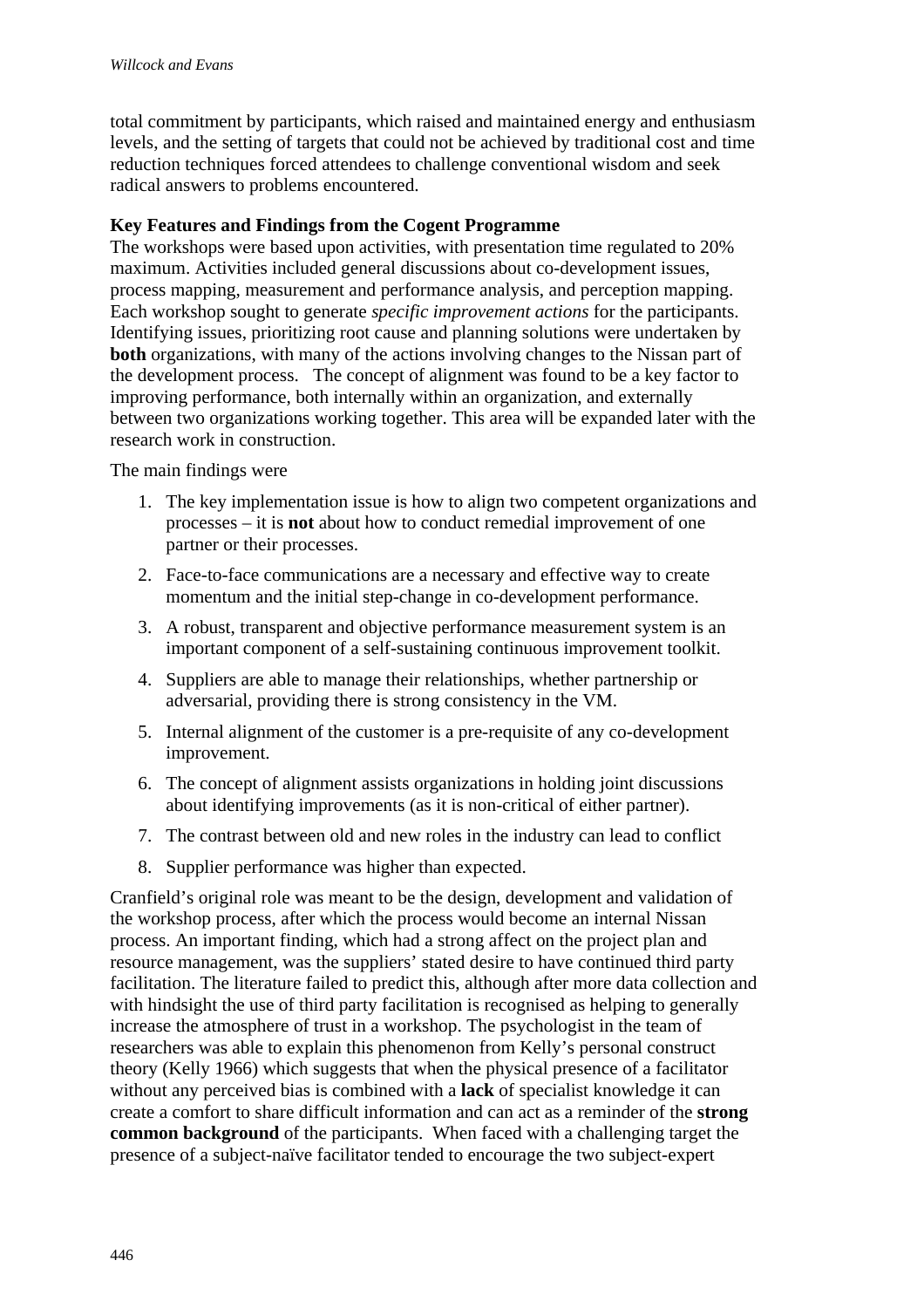groups to want to work together, "as like-minded engineers" to rise to the challenge, and share information to achieve the task.

It is worth reiterating that one of the key findings was that the vast majority of supplier improvement actions generated within the Cogent initiative were **not** remedial actions to improve basic development capability with the supplier, but activities to improve the synchronization of the design processes of both organizations and the encouragement to share and exchange data earlier.

# **COGENT AND CONSTRUCTION**

#### **Testing the Cogent methodology in Construction**

One of the key Cranfield Cogent researchers took up a post with the Building Research Establishment at the conclusion of the project and it seemed a logical progression to see what parts of the Cogent learning could be applied within construction. An 8-month scoping study was funded by the Engineering and Physical Sciences Research Council, and focused upon design/development activity with two major UK construction companies. The two collaborating companies differed in their structure, with neither being typical contractors winning the majority of their work via competitive tender; one was a major property developer controlling the majority of the design construction and facilities management process, the other was closer to the traditional contractor model, but gained the majority of its work via negotiation and long-term procurement agreements.

The main differences between the sectors that the research highlighted were:-

- 1. The companies required concurrent engineering/internal product development expertise before any engagement in supplier development activity could begin.
- 2. Both companies were not ready to bring suppliers into their design process within the time period of the scoping study and confirmed a key output from Cogent in automotive that internal alignment is a pre-requisite before commencing co-development activities.
- 3. Neither company had a comprehensive map of their design processes.
- 4. Neither company had a performance measurement system (beyond the time and cost of construction) that could be used to indicate the key drivers of their business and where changes were impacting on performance.

Major benefits were identified with one of the companies by focusing upon their process mapping requirements - locating when and what information needed to be made available (and with what degree of certainty). This resulted in a saving of many weeks in their total design and construction process.

### **Lean Production and Lean Design**

The majority of the current change/improvement tools being used within construction have been developed from the automotive sector, with *lean production* being seen as a key route to success. *Lean production* has become synonymous with better, cheaper and faster in automotive, but as lean production skills have been honed and waste driven out of the production process, so other tools have become needed for automotive companies to retain their competitive edge. The Cogent programme illustrated how the development of *lean design* could bring about a step change in performance by a company, already acknowledged as an expert in *lean production,* as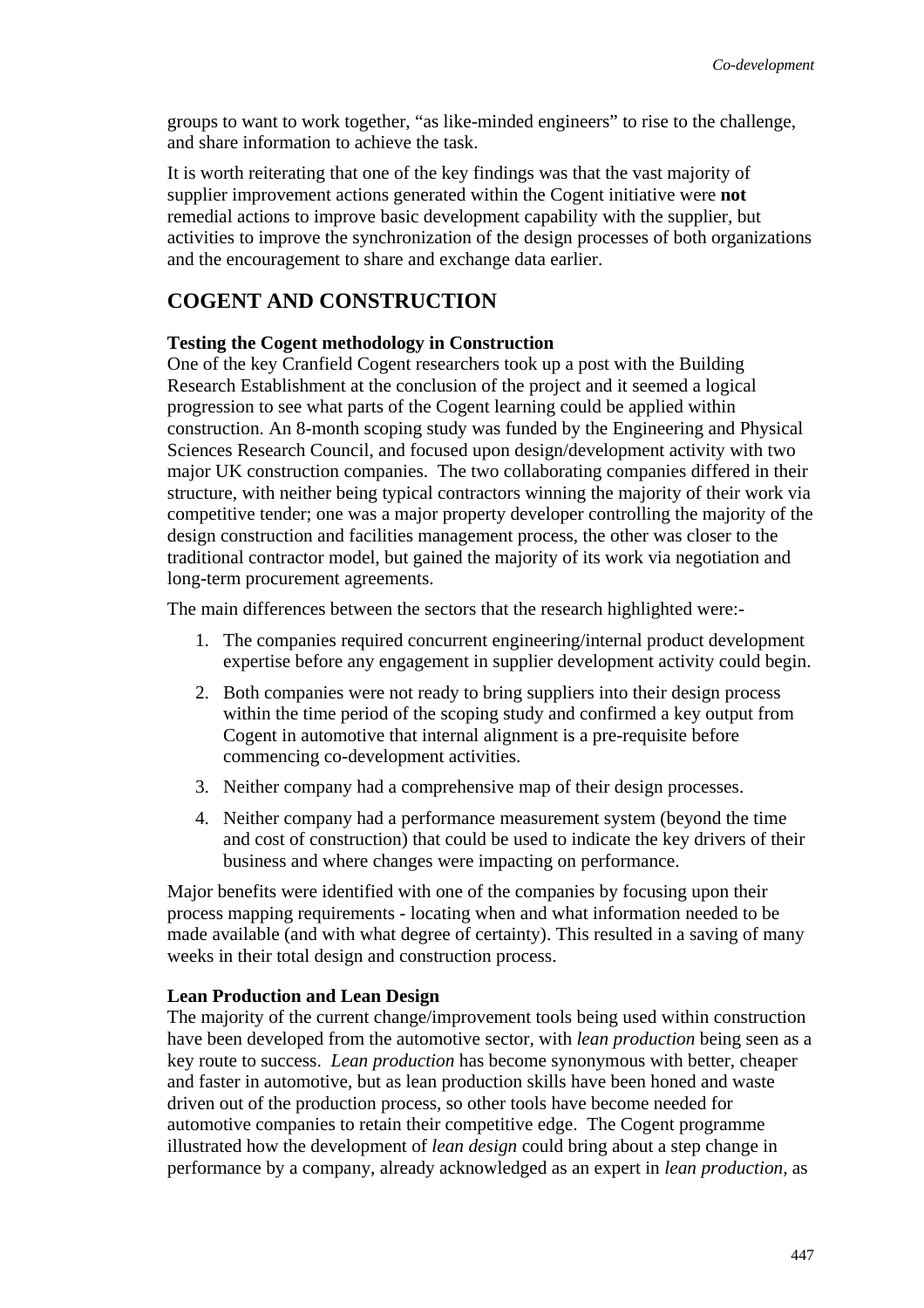they devolved design authority for the majority of a vehicle's sub assemblies to a small group of high performing suppliers<sup>4</sup>.

Within construction the focus of most of the *improvement* activity focus has been upon raising the performance at site level, with lean production tools attracting the most interest as the way to bring about sustained improvement.

Hines (1994) has defined the methodology behind lean production, noting crucially that it is a joint activity.

 "The logic of lean production is that companies jointly identify the value stream for each product from concept to consumption and optimise the value stream regardless of traditional functional or corporate boundaries".

Kanter (1994) describes collaboration as,

"a company's competitive advantage. In the global economy, a welldeveloped ability to create and sustain fruitful collaborations gives companies a significant, competitive leg up".

She goes on to define collaboration as

 "creating new value together rather than mere exchange, getting something back for what you put in".

## **Partnership and Partnering**

The word most often used to suggest that a revised method of working is in place in construction has been "partnership", and by re-branding the contractual relationship there has been the expectation that the way people work and the attitudes and values they bring to a situation will be fundamentally changed. However there is as yet no single, agreed definition of partnership and subsequently the term has been over-used and often abused.

Burnes and New (1996) found that

"the term partnership was used in a wide variety of ways, often with ironic undertones…the term partnership has become devalued through over use and abuse and as a result is difficult to define and execute".

One service contractor partnering with a major utility expressed the view to one of the authors that partnering agreements actually impeded performance improvement. If he exceeded a key performance indicator (KPI) by more than 10% triggered a mechanism was triggered that questioned his costing process for emergency work which by its very nature was full of uncertainty.

The Japanese however viewed their suppliers as critical to their own success and so developed an approach that reflected their inter-dependence.

 "The contrast between the Japanese model of subcontracting and that which, until the mid 1980's at least, pertained in the West, can be summed up as a contrast between 'obligational' contracting in the former and 'adversarial' contracting in the latter"

(Morris and Imrie 1993).

<sup>&</sup>lt;sup>4</sup> Within the automotive sector the key Tier 1 suppliers have graduated within the supply chain to systems integrators, responsible for development, design, manufacture, and in some plants on line assembly.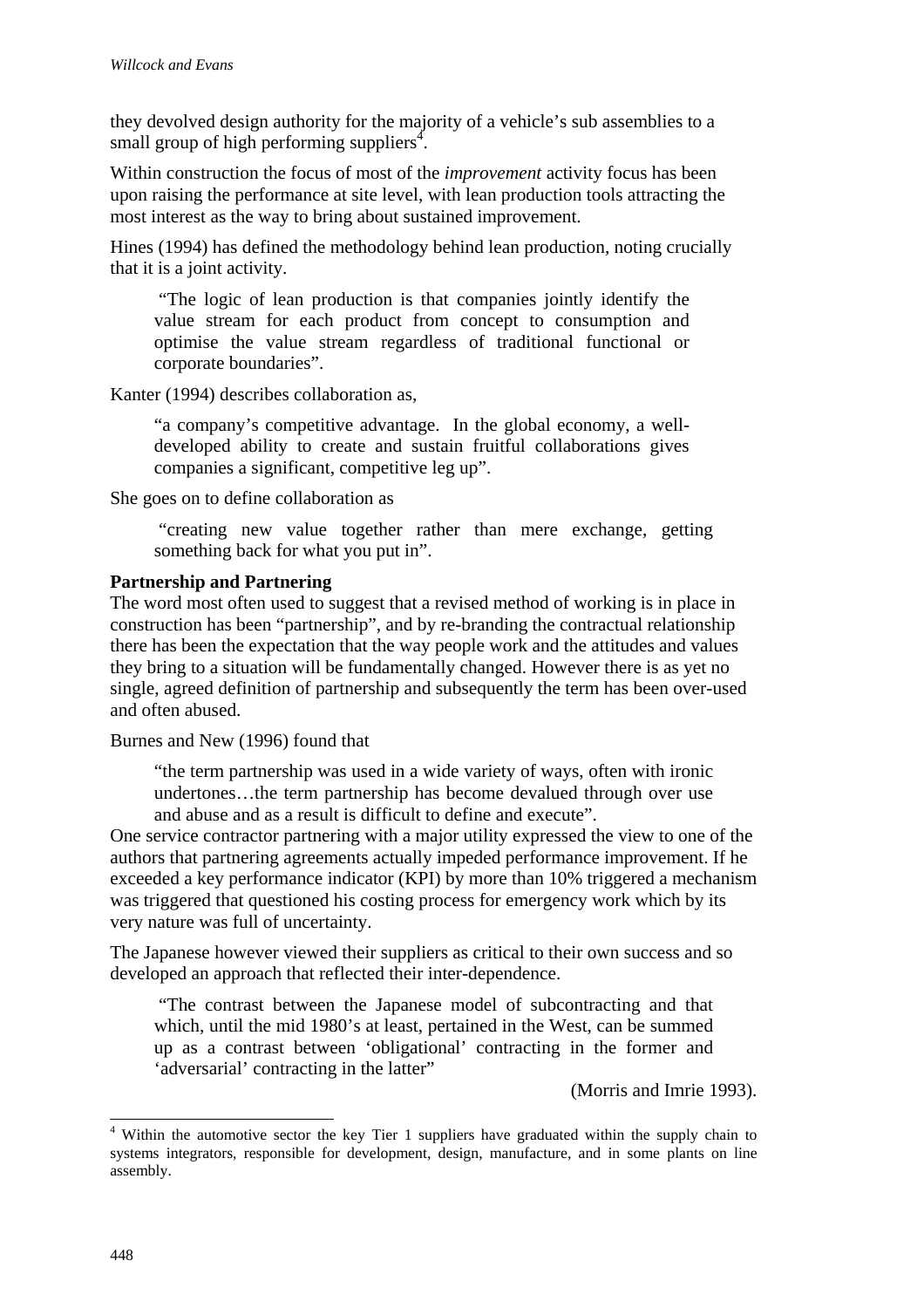"Obligational contracting…implies that the firms involved recognise their inter-dependence and the importance of maintaining an ongoing relationship for future business"

(Ellram 1991)

Winch (1996) contends that the professional system fragments the design and construction process and inhibits the ability of suppliers to participate in codevelopment activity.

### **The Move to Co-Development**

The Cogent programme on co-development was being delivered at exactly the time that the Construction Task Force (1998), working on "Rethinking Construction" under the guidance of Sir John Egan were visiting Nissan's manufacturing plant in Sunderland to see what ideas could be utilised from automotive. Paragraph 59 stated,

"Suppliers and subcontractors have to be fully involved in the design team".

Co-development within automotive has meant the agreement to engage suppliers at the design stage, agreeing target prices and working together through design to ensure that components and assemblies can be made at the highest quality for the lowest **total** cost. "Total" here may mean a more expensive tool, resulting in lower warranty claims in the future, or a superior performance material offering weight savings. Codevelopment means two organizations working together, sharing data, agreeing costs and collaborating to drive cost out and quality up. The design supplier expects the manufacturing order, and savings beyond the target cost are shared, but in return accepts the responsibility of generating innovative ways to continually improve.

The construction industry has many years of experience of drafting contracts and specifications, and to date a lot of energy for improvement has gone into devising new contractual methods of working. Rethinking Construction (1998) mentioned in paragraph 69 the lack of formal contract between the within the automotive sector beyond an annual cost and quality negotiation, which were expected to result in higher quality for less cost (but not less percentage profit) the following year. This difference in approach to relationship management may explain some of the difference in performance between the two sectors.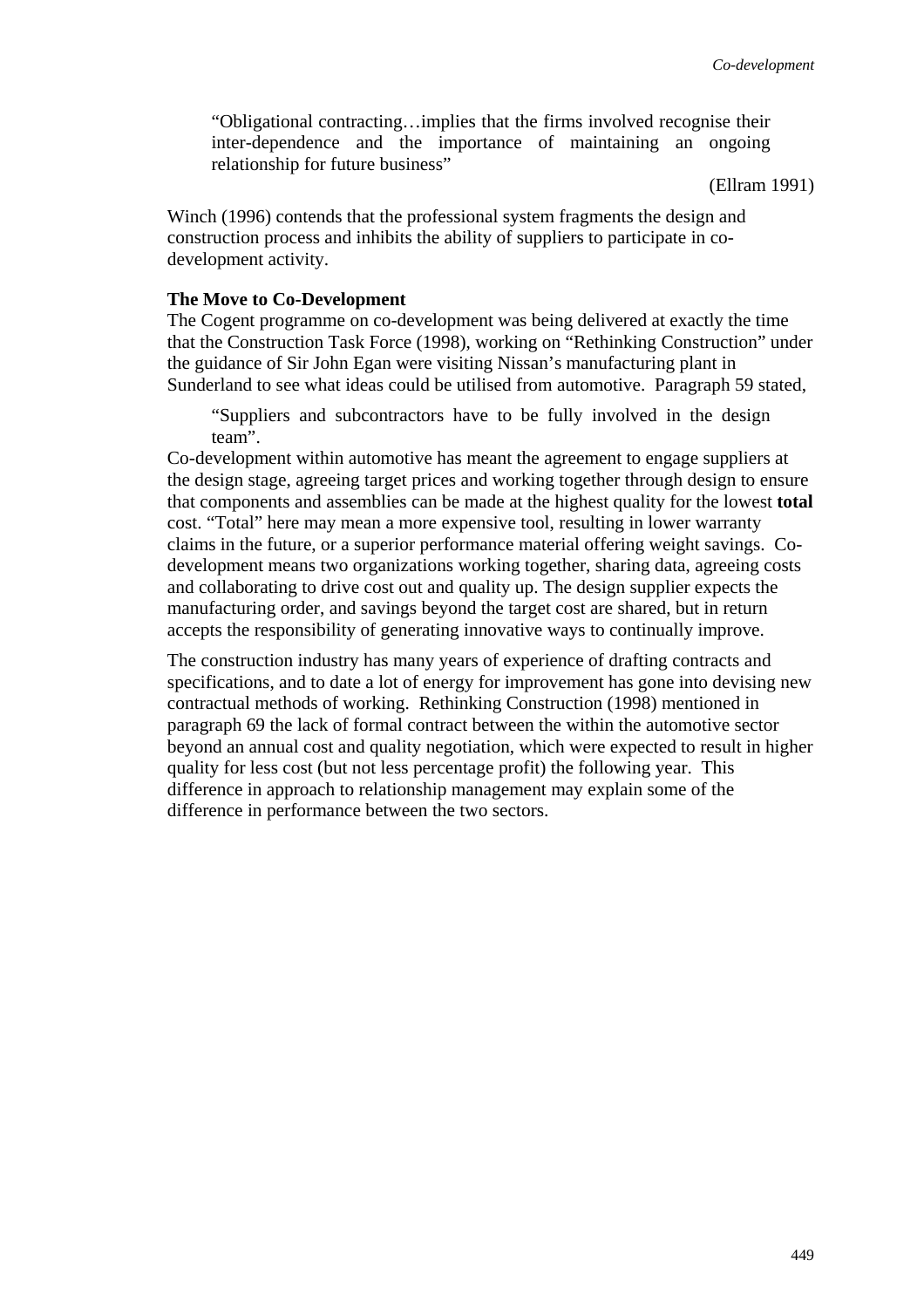

Figure 1 is a schematic drawing illustrating the different types of transaction that can occur in automotive. For commodity supply (within construction this would be bricks, cement, etc), and where purchasing can procure against a standard a simple, competitive tendering contract (Parts for Cash) can be used foe supplier 1. However when supplier 2 is invited to join the design process, there is an instantaneous problem created of how can a specification for supply (Parts **&** Ideas for Cash) be offered when the design has not yet being fixed? Supplier 2 also has a problem of judging how to offer really good ideas to reduce cost and time and enhance quality and buildability if there is no mechanism in place to rewards this effort, (and maybe not even guarantee receipt of the work)? Rethinking Construction (1998) recognised this difficulty in para 70, stating that it is *"potentially difficult...to set up long term partnering arrangements"*.

Automotive has embraced this problem, by establishing long term relationships with suppliers who have full design responsibility **and** activity develop new products, processes and ideas to ensure that they add value to their customers' product. This long term commitment would not be sustainable if when problems arose the parties reached for the contract documents to see what their expected liability may be. The absence of a formal contract focuses effort by all parties upon problem solving rather than situation exploitation.

# **CONCLUSIONS**

The Cogent programme demonstrated that a world expert in lean production could further develop the philosophy into lean design, and achieved a step change in performance from investing the time and resources into a major change programme. The initial work taking this knowledge across into construction has demonstrated that there are big gains to be made from adopting some of the best practice tools from automotive. The pilot programme work indicated that there is a two-stage model:-

- 1. The need to internally align organizations and develop their internal processes
- 2. Co-development design activity between Prime and key sub-contractors.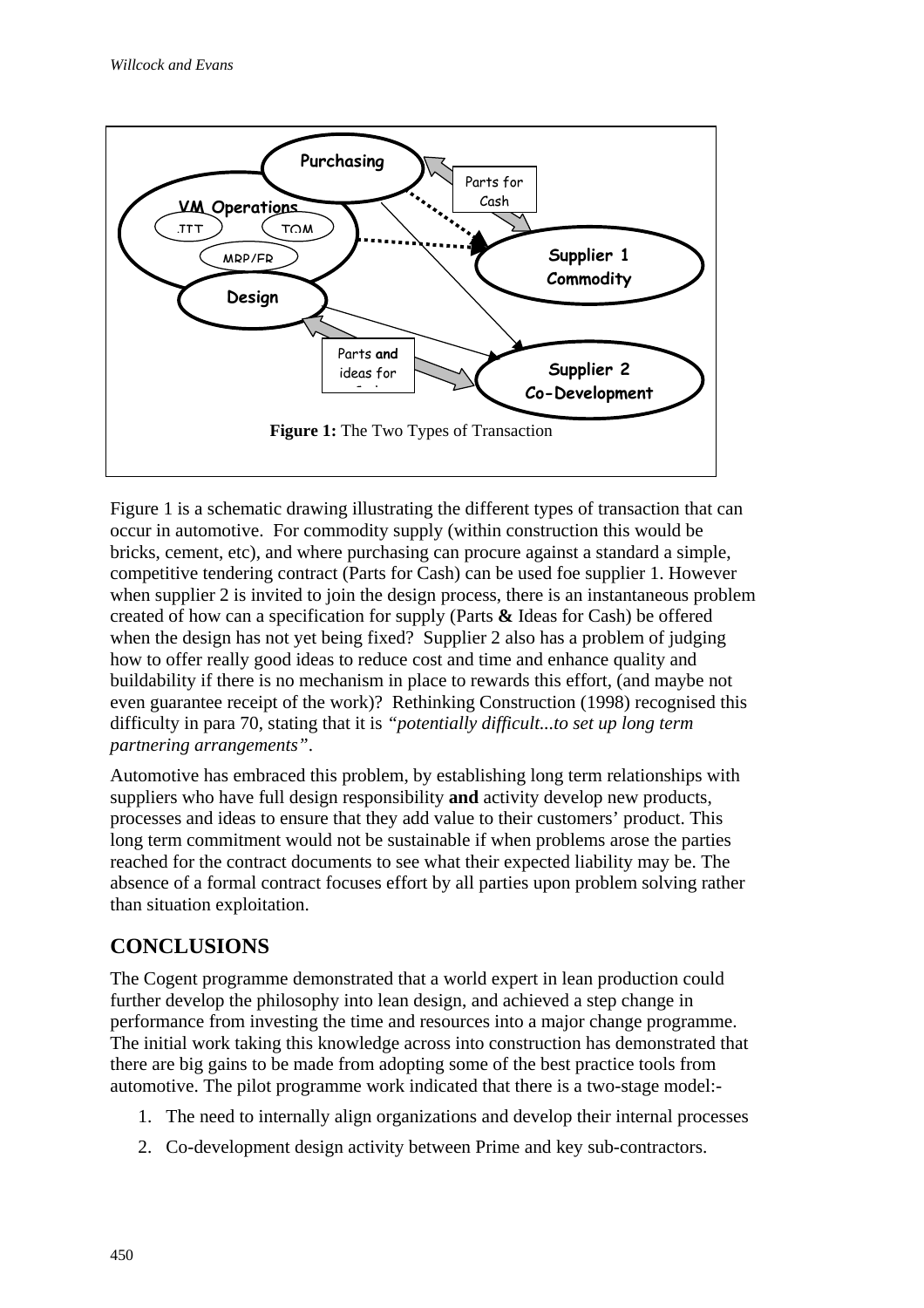Both activities require a major commitment to generate returns significantly above those currently enjoyed in construction, and in the past by automotive.

Construction improvement efforts post-Egan have predominantly focused upon postdesign activity, and although there is a desire amongst both contractors and suppliers to change the way construction operates, the performance improvement leap has not yet materialized - reports still quoting 10% per annum target improvement, (Egan, 2002) being achievable, when M4I results in the same report for 2001 detail a 4% enhancement in cost. The introduction of key suppliers into the design loop is crucial to improving construction's performance to a level that is acknowledged to be available when a team approach is pursued all the way from design to delivery, and onward through use. There are many excellent texts on partnership in construction, (Bennett and Sarah Jayes 1995, 1998, CIB 1999) but little evidence yet that the construction is prepared to invest the time needed to adequately implement change. The tools and techniques are available for use, but as noted by Winch (1996) contractual relationships and procurement processes may be hindering progress.

The Cogent programme required over 8 man-years of time for Nissan, and 11 manyears of researcher time, including two years at professorial level. This figure excluded the time that Nissan staff and the 100+ suppliers' employees spent in workshops. The Cogent Programme achieved the targets set, reducing the design time by 30% and design cost by 40%. The target of 30% reduction in manufactured part cost was exceeded. Internal cost measurement systems recorded total cost and time taken in the design process, the reduction in manufactured cost included supplier cost and those internal costs associated with final assembly into a vehicle. These included such items as reduced time to assemble, lower transportation costs to suppliers (passed on to VM), reduction in warranty costs, etc.. Within the programme in excess of one VM man-year was expended in root cause analysis of problems requiring a design change, a feature known to have major cost implications, rising exponentially towards the date of production. This resulted in 80% less design changes, repeated in the next design cycle, resulting in a 96% reduction in design changes over two design cycles. The process is on-going.

**Cogent contributed to a 2,400 man-months reduction of vehicle design time.** 

For an expert in lean to improve in this manner, whilst raising reliability and performance at the same time, having lived lean production for over a decade does at least give construction hope that one day the target improvement figures suggested by Sir John Egan *et al.* may be achieved. The improvement tools developed within Cogent have been shown to have applicability in construction and to generate major time, and cost savings, both in design and the actual component manufacturing stage. However this limited amount of work suggests that construction will need to invest large amounts of time on internal activities before the future anticipated benefits of co-development can be garnered.

## **REFERENCES**

Bennett, J and Jayes, S (1995) *Trusting the Team*. London: Thomas Telford

Bennett, J and Jayes, S (1998) *The Seven Pillars of Partnering*. London: Thomas Telford

Burnes, B. and New, S (1996) Understanding Supply Chain Improvement. *European Journal of Purchasing and Supply Management,*2 (1) pp21-30